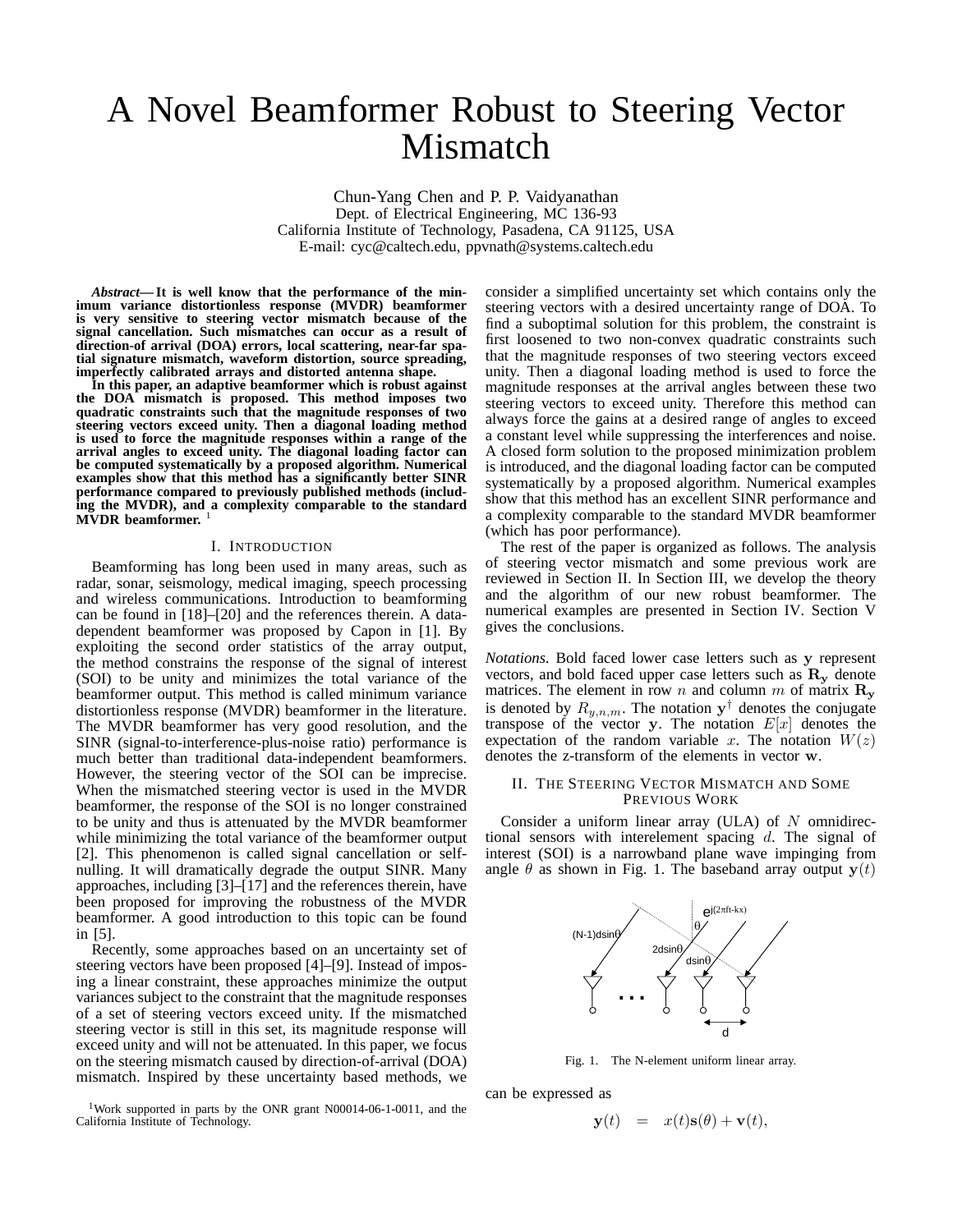where  $\mathbf{v}(t)$  denotes the sum of the interferences and the noises,  $x(t)$  is the signal of interest (SOI), and  $s(\theta)$  represents the baseband array response of the SOI. It is called steering vector and can be expressed as

$$
\mathbf{s}(\theta) \triangleq (1 \ e^{j\frac{2\pi}{\lambda}d\sin\theta} \ \cdots \ e^{j(N-1)\frac{2\pi}{\lambda}d\sin\theta})^T, (1)
$$

where  $\lambda$  is the operating wavelength. The output of the beamformer can be expressed as  $\mathbf{w}^{\dagger} \mathbf{y}(t)$ , where **w** is the complex weighting vector. The output SINR (signal-to-interferencesplus-noise ratio) of the beamformer is defined as

$$
\text{SINR} \triangleq \frac{E|x(t)\mathbf{w}^{\dagger}\mathbf{s}(\theta)|^2}{E|\mathbf{w}^{\dagger}\mathbf{v}(t)|^2} = \frac{\sigma_x^2 |\mathbf{w}^{\dagger}\mathbf{s}(\theta)|^2}{\mathbf{w}^{\dagger}\mathbf{R}_{\mathbf{v}}\mathbf{w}},
$$
 (2)

where  $\mathbf{R}_{\mathbf{v}} \triangleq E[\mathbf{v}(t)\mathbf{v}^{\dagger}(t)]$ , and  $\sigma_x^2 \triangleq E[|x(t)|^2]$ . By exploit-<br>ing the second order statistics of the array output  $\mathbf{v}(t)$ , the ing the second order statistics of the array output  $\mathbf{y}(t)$ , the output SINR can be maximized by minimizing the total output variance while constraining the SOI response to be unity. This can be written as the following optimization problem:

$$
\min_{\mathbf{w}} \mathbf{w}^{\dagger} \mathbf{R}_{\mathbf{y}} \mathbf{w}
$$
  
subject to  $\mathbf{s}^{\dagger}(\theta) \mathbf{w} = 1$ ,

where  $\mathbf{R}_{\mathbf{y}} \triangleq E[\mathbf{y}(t)\mathbf{y}^{\dagger}(t)]$ . The solution to this problem is well-known and was first given by Capon in [1] as well-known and was first given by Capon in [1] as

$$
\mathbf{w}_c = \frac{\mathbf{R_y}^{-1}\mathbf{s}(\theta)}{\mathbf{s}^{\dagger}(\theta)\mathbf{R_y}^{-1}\mathbf{s}(\theta)}.
$$
 (3)

When there is a mismatch between the actual arrival angle  $\theta$ and the assumed arrival angle  $\theta_m$ , this beamformer becomes

$$
\mathbf{w}_{m} = \frac{\mathbf{R}_{\mathbf{y}}^{-1} \mathbf{s}(\theta_{m})}{\mathbf{s}^{\dagger}(\theta_{m}) \mathbf{R}_{\mathbf{y}}^{-1} \mathbf{s}(\theta_{m})}.
$$
 (4)

It can be viewed as the solution to the minimization problem

$$
\min_{\mathbf{w}} \mathbf{w}^{\dagger} \mathbf{R}_{\mathbf{y}} \mathbf{w}
$$
\nsubject to  $\mathbf{s}^{\dagger}(\theta_m) \mathbf{w} = 1.$  (5)

Because  $\mathbf{w}^{\dagger} \mathbf{R}_{\mathbf{y}} \mathbf{w} = \mathbf{w}^{\dagger} \mathbf{R}_{\mathbf{y}} \mathbf{w} + \sigma_x^2 |\mathbf{s}^{\dagger}(\theta) \mathbf{w}|^2$ , and  $\mathbf{s}^{\dagger}(\theta) \mathbf{w} = 1$  is no longer valid due to the mismatch, the SOI is interpreted is no longer valid due to the mismatch, the SOI is interpreted as an interference. The SOI magnitude response is thus suppressed as a part of the objective function. When the SOI is strong, the beamformer tends to place a zero around the SOI arrival angle  $\theta$  to minimize the total output variance. This will almost destroy the SOI response. A small mismatch could cause a severe degradation in the SINR.

Many approaches have been proposed for improving the robustness of the standard MVDR beamformer during the past three decades. In [10], the following modification of  $\mathbf{R}_y$  is performed before obtaining the MVDR beamformer by Eq. (3):

$$
\mathbf{R}_{\mathbf{y}} \leftarrow \mathbf{R}_{\mathbf{y}} + \gamma \mathbf{I}_{\mathbf{N}}.
$$

This approach is called diagonal loading in the literature. It increases the variance of the artificial white noise by  $\gamma$  in  $\mathbf{R}_{\mathbf{v}}$ . This modification forces the beamformer to put more effort on suppressing white noise rather than interferences. When the SOI steering vector is mismatched, the SOI is attenuated as one of the interferences. As the beamformer puts less effort on suppressing the interferences, the SOI suppression problem addressed above is reduced. However, when  $\gamma$  is too large, the beamformer fails to suppress strong interferences because

it puts most effort to suppress the white noise. There is a trade-off between reducing SOI suppression and suppressing interferences. It is not clear how to choose a good diagonal loading factor  $\gamma$  in the traditional diagonal loading methods.

In [4], the following optimization problem is considered:

$$
\min_{\mathbf{w}} \mathbf{w}^\dagger \mathbf{R}_{\mathbf{y}} \mathbf{w}
$$

subject to 
$$
|\mathbf{w}^{\dagger} \mathbf{s}| \geq 1, \forall \ \mathbf{s} \in \mathcal{E},
$$

where  $\mathcal E$  is a sphere defined as

$$
\mathcal{E} = \{\mathbf{\bar{s}} + \mathbf{e} \mid \|\mathbf{e}\| \le 1\},\tag{6}
$$

where  $\bar{s}$  is the assumed steering vector. Instead of imposing a linear constraint, this method constrains the magnitude responses of a sphere set of steering vectors to exceed unity. If the mismatched steering vector is in this uncertainty set, its gain will exceed unity and will not be attenuated. Unlike the method in [10], this method directly protects the SOI response from being suppressed. In [5], [6], the uncertainty set in Eq. (6) has been generalized to an ellipsoid. This method takes into account any steering vector mismatch that keeps the vector in the sphere in Eq. (6). If the primary mismatch is known to be angle of arrival mismatch, then the set in Eq. (6) can be replaced with a much smaller set, thereby resulting in better performance. In this paper, we take such an approach.

#### III. NEW ROBUST BEAMFORMER

In this paper, we focus on the direction-of-arrival (DOA) mismatch. When there is a DOA mismatch, the minimization in Eq. (5) suppresses the magnitude response of the actual SOI. To avoid this, we should force the magnitude responses at a range of arrival angles to exceed unity while minimizing the total output variance. This optimal robust beamformer problem can be expressed as

$$
\mathbf{w}_d = \arg\min_{\mathbf{w}} \mathbf{w}^\dagger \mathbf{R}_{\mathbf{y}} \mathbf{w}
$$
  
subject to  $|\mathbf{s}^\dagger(\theta)\mathbf{w}| \ge 1$  for  $\theta_1 \le \theta \le \theta_2$ , (7)

where  $\theta_1$  and  $\theta_2$  are the lower and upper bounds of the SOI arrival angle respectively, and  $s(\theta)$  is the steering vector defined in Eq. (1) with the arrival angle  $\theta$ . The following uncertainty set of steering vectors is considered:

$$
\{ \mathbf{s} = \begin{pmatrix} 1 & e^{j\omega} & \cdots & e^{j(N-1)\omega} \end{pmatrix}^T \mid \omega_1 \leq \omega \leq \omega_2 \}, \quad (8)
$$

where  $\omega_1 \triangleq 2\pi \sin \theta_1/\lambda$ , and  $\omega_2 \triangleq 2\pi \sin \theta_2/\lambda$ . Unlike other uncertainty set based approaches using ellipsoid, spherical, or polyhedron sets, the uncertainty set we considered in Eq. (8) is a curve. This constraint protects the signals in the range of angles  $\theta_1 \leq \theta \leq \theta_2$  from being suppressed.

#### *A. Two-point quadratic constraint*

There is no standard tool for solving the optimal beamformer  $w_d$  in Eq. (7) because the constraint does not fit any of the existing standard optimization tools. The constraint  $|\mathbf{s}^{\dagger}(\theta)\mathbf{w}|^2 \geq \tilde{1}$  for  $\theta_1 \leq \theta \leq \theta_2$  can be viewed as infinite number of quadratic constraints. Other uncertainty steering number of quadratic constraints. Other uncertainty steering vector based methods solve this problem by adding more constraints so that the problem fits some standard optimization tools such as SOCP. Our approach does this in an opposite way. We start looking for the solution by loosening the constraint. We first loosen the constraint by choosing only two constraints  $|\mathbf{s}^{\dagger}(\theta_1)\mathbf{w}|^2 \ge 1$  and  $|\mathbf{s}^{\dagger}(\theta_2)\mathbf{w}|^2 \ge 1$  from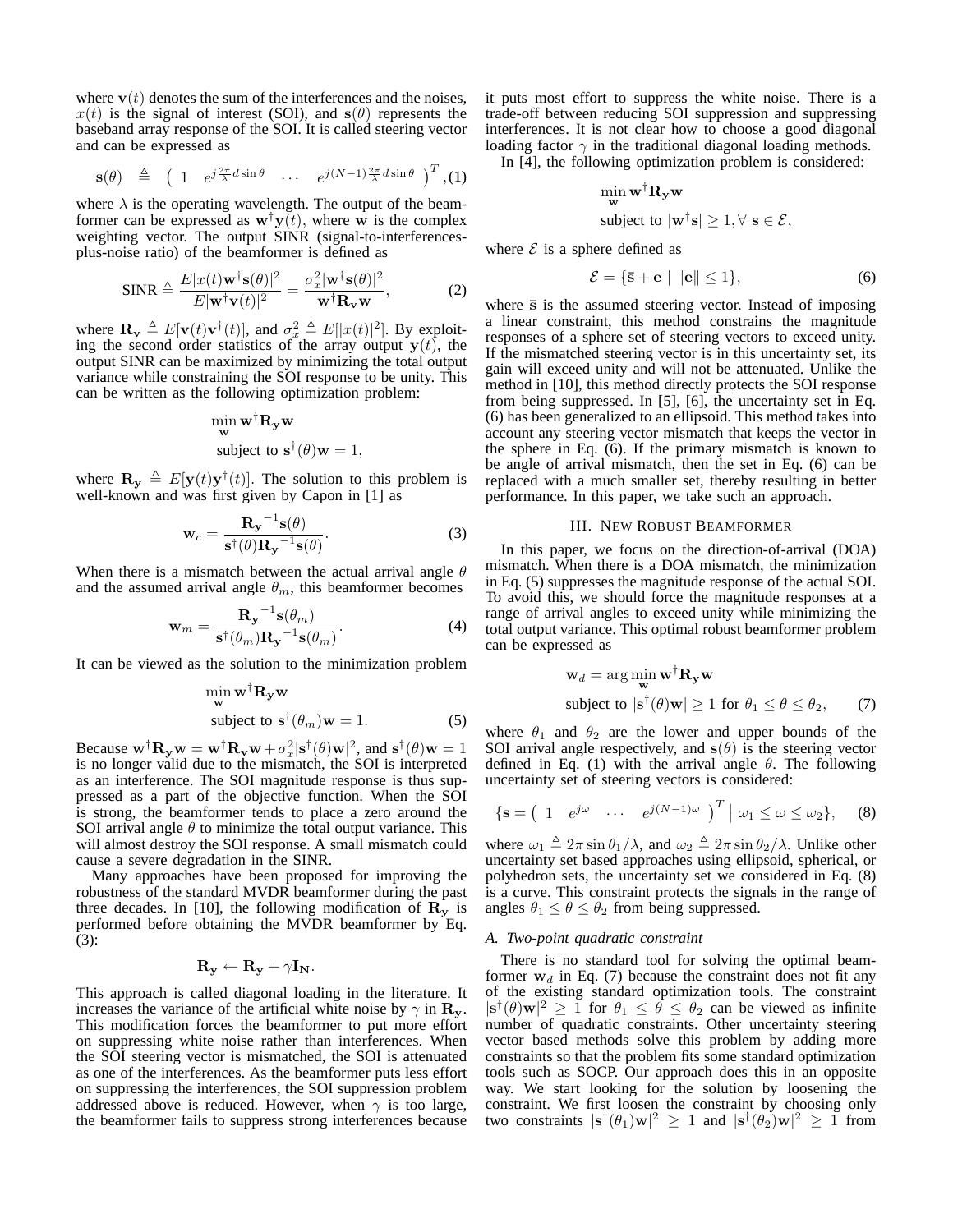the infinite constraints  $|\mathbf{s}^{\dagger}(\theta)\mathbf{w}|^2 \geq 1$  for  $\theta_1 \leq \theta \leq \theta_2$ . The corresponding optimization problem can be written as corresponding optimization problem can be written as

$$
\mathbf{w}_0 = \arg\min_{\mathbf{w}} \mathbf{w}^\dagger \mathbf{R}_{\mathbf{y}} \mathbf{w}
$$
\nsubject to  $|\mathbf{s}^\dagger(\theta_1)\mathbf{w}| \ge 1$ , and  $|\mathbf{s}^\dagger(\theta_2)\mathbf{w}| \ge 1$ . (9)

Because the constraint is loosened, the minimum to this problem is a lower bound of the original problem in Eq. (7). In order to obtain an analytic solution, we recast the problem to the following equivalent form:

$$
\begin{aligned}\n&\min_{\mathbf{w}, \phi, \rho_0 \ge 1, \rho_1 \ge 1} \mathbf{w}^\dagger \mathbf{R}_{\mathbf{y}} \mathbf{w} \\
&\text{subject to } \mathbf{S}^\dagger \mathbf{w} = \begin{pmatrix} \rho_0 \\ \rho_1 e^{j\phi} \end{pmatrix},\n\end{aligned}
$$

where **S** = ( **s**( $\theta_1$ ) **s**( $\theta_2$ )), and  $\rho_0$ ,  $\rho_1$  and  $\phi$  are real numbers.

To solve this problem, we first assume  $\phi$ ,  $\rho_0$  and  $\rho_1$  are given and solve **w**. The solution  $w_0$  can be obtained by Lagrange multiplier method and can be expressed as

$$
\mathbf{w}_0 = \mathbf{R}_\mathbf{y}^{-1} \mathbf{S} (\mathbf{S}^\dagger \mathbf{R}_\mathbf{y}^{-1} \mathbf{S})^{-1} \begin{pmatrix} \rho_0 \\ \rho_1 e^{j\phi} \end{pmatrix} . \tag{10}
$$

Given  $\phi$ ,  $\rho_0$  and  $\rho_1$ ,  $\mathbf{w}_0$  can be found from the above equation. The task now is to solve for  $\phi$ ,  $\rho_0$  and  $\rho_1$ . Write

$$
(\mathbf{S}^{\dagger} \mathbf{R}_{\mathbf{y}}^{-1} \mathbf{S})^{-1} = \begin{pmatrix} r_0 & r_2 e^{j\beta} \\ r_2 e^{-j\beta} & r_1 \end{pmatrix},
$$

where  $r_0$ ,  $r_1$  and  $r_2$  are real nonnegative numbers. Substituting  $w_0$  in Eq. (10) into the objective function, it becomes

$$
\mathbf{w}_0^{\dagger} \mathbf{R}_y \mathbf{w}_0 = (\rho_0 \rho_1 e^{-j\phi}) (\mathbf{S}^{\dagger} \mathbf{R}_y^{-1} \mathbf{S})^{-1} (\rho_0 \rho_0)
$$
  
=  $r_0 \rho_0^2 + r_1 \rho_1^2 + 2 \text{Re} \{r_2 \rho_0 \rho_1 e^{j(\beta + \phi)}\}$   
 $\geq r_0 \rho_0^2 + r_1 \rho_1^2 - 2r_2 \rho_0 \rho_1.$  (11)

To minimize the objective function,  $\phi$  can be chosen as

$$
\phi = -\beta + \pi \tag{12}
$$

so that the last equality in Eq. (11) holds. Now  $\phi$  and  $w_0$  are obtained by Eq. (12) and Eq. (10), and the objective function becomes Eq.  $(11)$ . To further minimize the objective function,  $\rho_0$  and  $\rho_1$  can be found by solving the following optimization problem:

$$
\min_{\rho_0 \ge 1, \ \rho_1 \ge 1} r_0 \rho_0^2 + r_1 \rho_1^2 - 2r_2 \rho_0 \rho_1.
$$

This can be solved by using the Karush-Kuhn-Tucker (KKT) condition. The following solution can be obtained:

$$
\rho_0 = \begin{cases} 1, & r_2/r_0 \le 1 \\ r_2/r_0, & r_2/r_0 > 1 \end{cases},
$$
  
\n
$$
\rho_1 = \begin{cases} 1, & r_2/r_1 \le 1 \\ r_2/r_1, & r_2/r_1 > 1 \end{cases}.
$$
 (13)

Summarizing Eq. (12), Eq. (13) and Eq. (10), the following algorithm for solving the beamformer with the two-point quadratic constraint in Eq. (9) is obtained.

*Algorithm 1:* Given  $\theta_1$ ,  $\theta_2$  and  $\mathbf{R}_v$ ,  $\mathbf{w}_0$  can be computed by the following steps:

1. 
$$
\mathbf{S} \leftarrow (\mathbf{s}(\theta_1) \mathbf{s}(\theta_2))
$$
.  
\n2.  $\mathbf{V} \leftarrow (\mathbf{R_y})^{-1} \mathbf{S}$ .  
\n3.  $\mathbf{R} \triangleq \begin{pmatrix} r_0 & r_2 e^{j\beta} \\ r_2 e^{-j\beta} & r_1 \end{pmatrix} \leftarrow (\mathbf{S}^\dagger \mathbf{V})^{-1}$ .  
\n4.  $\phi \leftarrow -\beta + \pi$ .  
\n $\rho_0 \leftarrow \begin{cases} 1, & r_2/r_0 \le 1 \\ r_2/r_0, & r_2/r_0 > 1 \end{cases}$ .  
\n $\rho_1 \leftarrow \begin{cases} 1, & r_2/r_1 \le 1 \\ r_2/r_1, & r_2/r_1 > 1 \end{cases}$ .  
\n5.  $\mathbf{w}_0 \leftarrow \mathbf{V} \mathbf{R} \begin{pmatrix} \rho_0 \\ \rho_1 e^{j\phi} \end{pmatrix}$ .

The matrix inversion in Step 2 contains most of the complexity of the algorithm. Therefore the algorithm has the same order of complexity as the MVDR beamformer. Because the constraint is loosened, the feasible set of the two-point quadratic constraint problem in Eq. (9) is a superset of the feasible set of the original problem in Eq. (7). The minimum found in this problem is a lower bound of the minimum of the original problem. If the solution  $w_0$  in the two-point quadratic constraint problem in Eq. (9) happens to satisfy the original constraint  $|\mathbf{s}^{\dagger}(\theta)\mathbf{w}_0|^2 \geq 1$  for  $\theta_1 \leq \theta \leq \theta_2$ , then  $\mathbf{w}_0$  is also the solution to the original problem in Eq. (7). Unfortunately, in solution to the original problem in Eq. (7). Unfortunately, in general the original constraint  $|\mathbf{s}^{\dagger}(\theta)\mathbf{w}| \geq 1$  for  $\theta_1 \leq \theta \leq \theta_2$ is not guaranteed to be satisfied by the solution to Eq. (9). This problem will be overcome by a method provided in the next section.

## *B. Two-point quadratic constraint with diagonal loading*

Substituting Eq. (8) into the constraint in Eq. (7), we can rewrite the robust condition into  $|W(e^{j\omega})| \geq 1$  for  $\omega_1 \leq \omega \leq$  $\omega_2$ . If the robust condition is not satisfied,  $W(z)$  must have a zero whose angle is between  $\omega_1$  and  $\omega_2$ . If  $\theta_1$  and  $\theta_2$  are close, the zero is also close to both of the quadratic-constraint points. Thus, it attenuates the gain at these points. However, the magnitude responses at these points are constrained to exceed unity. To satisfy the constraints, the overall energy of **w** must be adjusted to a certain high level. Therefore, if the robust condition  $|\mathbf{s}^{\dagger}(\theta)\mathbf{w}| \geq 1$  for  $\theta_1 \leq \theta \leq \theta_2$  is not satisfied, the norm of the weighting vector  $\|\mathbf{w}\|$  will become very large. By using this fact, we can impose some penalty on  $\|\mathbf{w}\|^2$  to avoid this situation from happening. This can be done by the diagonal loading approach mentioned in Sec. II. The corresponding optimization problem can be written as

$$
\mathbf{w}_{\gamma} = \arg\min_{\mathbf{w}} \mathbf{w}^{\dagger} \mathbf{R}_{\mathbf{y}} \mathbf{w} + \gamma ||\mathbf{w}||^2
$$
  
subject to  $|\mathbf{s}^{\dagger}(\theta_1)\mathbf{w}| \ge 1$ , and  $|\mathbf{s}^{\dagger}(\theta_2)\mathbf{w}| \ge 1$ , (14)

where  $\gamma$  is the diagonal loading factor which represents the amount of the penalty put on  $\|\mathbf{w}\|^2$ . The solution  $\mathbf{w}_\gamma$  can be found by performing the following modification on the output covariance matrix:

$$
\mathbf{R}_{\mathbf{y}} \leftarrow \mathbf{R}_{\mathbf{y}} + \gamma \mathbf{I}_{N}
$$

and then applying Algorithm 1. When  $\gamma \to \infty$ , the solution converges to

$$
\mathbf{w}_{\infty} = \arg\min_{\mathbf{w}} \|\mathbf{w}\|^2
$$
  
subject to  $|\mathbf{s}^\dagger(\theta_1)\mathbf{w}| \ge 1$ , and  $|\mathbf{s}^\dagger(\theta_2)\mathbf{w}| \ge 1$ . (15)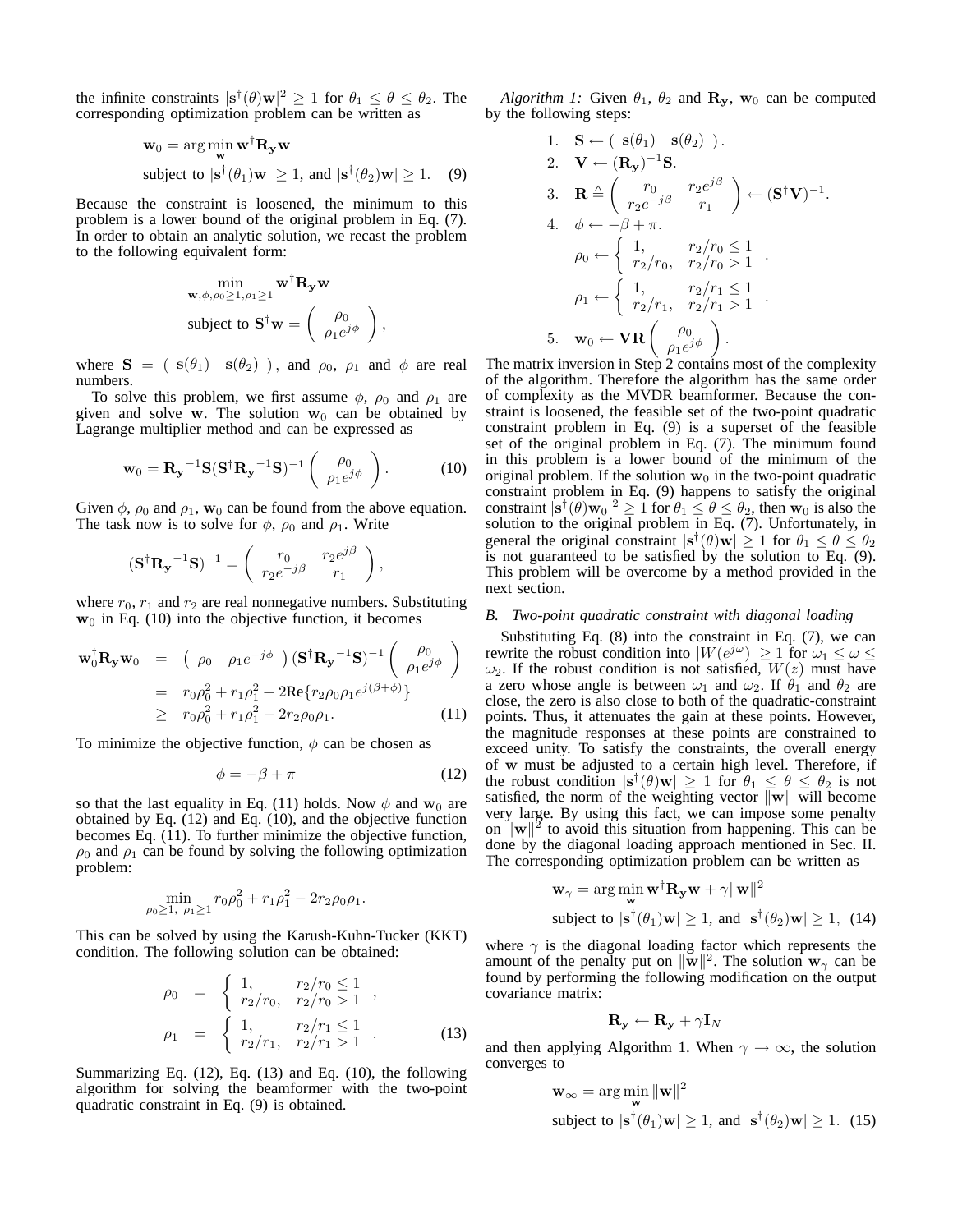The following lemma gives the condition for which  $w_{\infty}$ satisfies the constraint  $|\mathbf{s}(\theta)|^{\dagger} \mathbf{w}_{\infty}| \ge 1$  for all  $\theta$  in  $\theta_1 \le \theta \le \theta_2$ .

*Lemma 1:*  $|\mathbf{s}^{\dagger}(\theta)\mathbf{w}_{\infty}| \ge 1$  for  $\theta_1 \le \theta \le \theta_2$  if and only if  $\ln \theta_2 - \sin \theta_1 \le \lambda/(dN)$ .  $|\sin \theta_2 - \sin \theta_1| \leq \lambda/(\tilde{d}N)$ .<br>*Proof:* According to Eq.

*Proof:* According to Eq. (15), substituting  $\mathbf{R}_y = \mathbf{I}_N$  and applying Algorithm 1, one can obtain

$$
\mathbf{w}_{\infty} = \frac{1}{N + |\text{sincd}\left(\frac{\omega_2 - \omega_1}{2}\right)|} (\mathbf{s}(\theta_1) + \mathbf{s}(\theta_2) e^{j\frac{(\omega_2 - \omega_1)(N-1)}{2}}),
$$

where

$$
\omega_1 \triangleq \frac{2\pi}{\lambda} d \sin \theta_1, \ \omega_2 \triangleq \frac{2\pi}{\lambda} d \sin \theta_2, \text{ and}
$$

$$
\text{sincd}(\omega) \triangleq \frac{\sin(\omega N)}{\sin \omega}.
$$
By direct substitution, one can obtain

$$
|\mathbf{s}^{\dagger}(\theta)\mathbf{w}_{\infty}| = \left| \frac{\text{sincd}(\frac{\omega_1 - \omega}{2}) + a \cdot \text{sincd}(\frac{\omega_2 - \omega}{2})}{N + |\text{sincd}(\frac{\omega_2 - \omega_1}{2})|} \right|, \qquad (16)
$$

where  $\omega \triangleq \frac{2\pi}{\lambda} d \sin \theta$  and

$$
a = \begin{cases} 1 & , \text{ if } \operatorname{sincd}(\frac{\omega_2 - \omega_1}{2}) > 0 \\ -1 & , \text{ otherwise.} \end{cases}
$$

By Eq. (16), it can be verified that

$$
|\mathbf{s}^{\dagger}(\theta)\mathbf{w}_{\infty}| \ge 1
$$
 for  $\omega_1 \le \omega \le \omega_2$ 

if and only if

$$
|\omega_2-\omega_1|\leq \frac{2\pi}{N}
$$

which can also be expressed as  $|\sin \theta_2 - \sin \theta_1| \leq \lambda/(dN)$ .

If the condition  $|\sin \theta_1 - \sin \theta_2| \le \lambda/(dN)$  is satisfied, there exists a  $\gamma > 0$  such that the condition  $|\mathbf{s}^{\dagger}(\theta)\mathbf{w}_{\gamma}| \geq 1$ for  $\theta_1 \leq \theta \leq \theta_2$  is satisfied. However, introducing the diagonal loading changes the objective function  $\mathbf{w}^{\dagger} \mathbf{R}_{\mathbf{y}} \mathbf{w}$  to  $\mathbf{w}^{\dagger}(\mathbf{R}_{\mathbf{y}} + \gamma \mathbf{I}_N)\mathbf{w}$ . The modification of the objective function affects the suppression of the interferences. To keep the objective function correct,  $\gamma$  should be chosen as small as possible while the condition  $|\mathbf{s}^{\dagger}(\theta)\mathbf{w}| \geq 1$  for  $\theta_1 \leq \theta \leq \theta_2$ is satisfied. For finding such a  $\gamma$ , we propose the following algorithm:

*Algorithm 2:* Given  $\theta_1$ ,  $\theta_2$ , **R**<sub>y</sub>, an initial value of  $\gamma$ , a search step size  $\alpha > 1$  and a set of angles,  $\zeta_i$ ,  $i = 1, 2, \dots, n$ which satisfies  $\theta_1 < \zeta_i < \theta_2$  for all i,  $\mathbf{w}_{\gamma}$  can be computed by the following steps:

- 1.  $\mathbf{R}_{\mathbf{y}} \leftarrow \mathbf{R}_{\mathbf{y}} + \gamma \mathbf{I}_N.$
- 2. Compute  $\mathbf{w}_{\gamma}$  by Algorithm 1.
- 3. If  $|\mathbf{s}^{\dagger}(\zeta_i)\mathbf{w}_{\gamma}| \geq 1$  for all  $i = 1, 2, \cdots, n$ then stop.

else 
$$
\gamma \leftarrow \alpha \gamma
$$
, and go to 1.

This algorithm keeps increasing  $\gamma$  by multiplying  $\alpha$  until  $|\mathbf{s}^{\dagger}(\zeta_i)\mathbf{w}_{\gamma}| \geq 1$  for all  $i = 1, 2, \cdots, n$  is satisfied. This is an approximation for  $|\mathbf{s}^{\dagger}(\theta)\mathbf{w}_{\gamma}| \geq 1$  for  $\theta_1 \leq \theta \leq \theta_2$ . In the numerical results in next section, the number  $n$  can be very small. The choice  $n = 3$  works well in all of the examples. Also, the SINR is not sensitive to the choice of  $\alpha$ .

#### IV. NUMERICAL EXAMPLES

For the purpose of design examples, the same parameters used in [6] are used in this section. An uniform linear array (ULA) of  $N = 10$  omnidirectional sensors spaced halfwavelength apart (i.e.  $d = \lambda/2$ ) is considered. There are three signals impinging upon this array:

- 1) the signal of interest (SOI)  $x(t)$  with angle of arrival  $\theta$ ,<br>2) an interference signal  $x_{int}(t)$  with angle of arrival
- 2) an interference signal  $x_{int1}(t)$  with angle of arrival  $\theta_{int1} = 30^{\circ}$  and  $\sigma^2 = 10^4$  (40dB above noise) and  $\theta_{int1} = 30^{\circ}$  and  $\sigma_{int1}^{2} = 10^{4}$  (40dB above noise) and another interference signal  $x_{int2}(t)$  with angle of arrive
- 3) another interference signal  $x_{int2}(t)$  with angle of arrival  $\theta_{int2} = 75^{\circ}$  and  $\sigma^2 = 10^2$  (20dB above noise).  $\theta_{int2} = 75^{\circ}$  and  $\sigma_{int2}^2 = 10^{20}$  (20dB above noise).

The received noise variance  $\sigma^2 = 1$ . The actual arrival angle  $\theta$  is 43° but the assumed arrival angle  $\theta_m$  is 45°.  $\theta$  is 43° but the assumed arrival angle  $\theta_m$  is 45°.

### *Example 1: SINR versus diagonal loading factors* γ*.*

In this example, the SNR is 10dB. The SINR defined in Eq. (2) is compared for different diagonal loading factors  $\gamma$ . The following methods are considered:

- 1) *Algorithm 1* with  $\theta_1 = 42^\circ$  and  $\theta_2 = 48^\circ$ .
- 2) *General-rank method* [9] with the parameter

$$
\epsilon = \max_{48^\circ \ge \theta \ge 42^\circ} \|\mathbf{s}(\theta)\mathbf{s}^\dagger(\theta) - \mathbf{s}(45^\circ)\mathbf{s}^\dagger(45^\circ)\|_F \approx 4.73.
$$

- 3) *Diagonal loading method* [10].
- 4) *Directional LCMV* (linear constrained minimum variance) [13] with two linear constraints which forces the responses of the signals from <sup>42</sup>◦ and 48◦ to be unity.
- 5) *Derivative LCMV* [15] with two linear constraints which forces the responses of the signals from  $45^\circ$  to be unity and the derivative of the beampattern on  $45^\circ$  to be zero. and the derivative of the beampattern on  $45^\circ$  to be zero.<br>Suppose that the choice of  $\theta = \theta_0$ , d and N satisfies

One can verify that the choice of  $\theta_1$ ,  $\theta_2$ , d and N satisfies  $|\sin \theta_1 - \sin \theta_2| \leq \lambda/(dN)$ . Therefore, by Lemma 1, there exist a  $\gamma > 0$  so that  $|\mathbf{s}(\theta)\mathbf{w}_{\gamma}| \geq 1$  for  $\theta_1 \leq \theta \leq \theta_2$ . The SINR of the MVDR beamformer without mismatch is also plotted. This is an upper bound on the SINR. Fig. 2 shows the result for  $SNR = 10dB$ . One can observe that there is



Fig. 2. Example 1: SINR versus  $\gamma$  with SNR = 10dB.

a huge jump in the SINR of Algorithm 1 around  $\gamma = 3$ . When this happens, the SINR of Algorithm 1 increases significantly and becomes very close to the upper bound provided by the MVDR beamformer without mismatch. This jump happens when the robust condition  $|\mathbf{s}(\theta)\mathbf{w}_{\gamma}| \geq 1$  for  $\theta_1 \leq \theta \leq \theta_2$  is satisfied. After the jump, the SINR decays